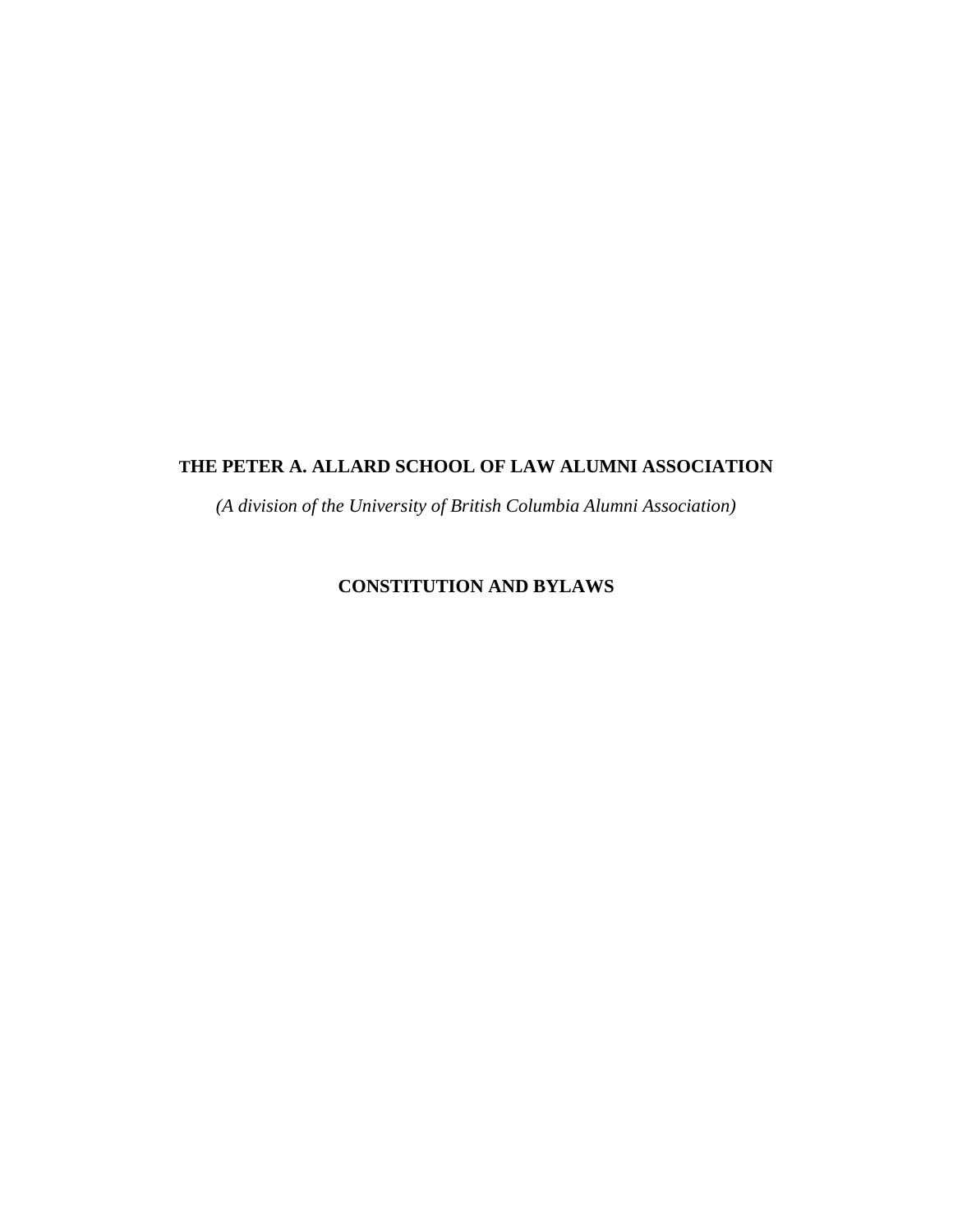## **CONSTITUTION AND BYLAWS OF THE PETER A. ALLARD SCHOOL OF LAW ALUMNI ASSOCIATION**

#### **Part One: Name**

1. This division of the University of British Columbia Alumni Association shall be called the Peter A. Allard School of Law Alumni Association (the "Association").

## **Part Two: Purpose and Objects**

2. The purpose of the Association shall be to promote the interests of the Allard School of Law of the University of British Columbia and to encourage and facilitate the support by Members of the Association and other friends of the Allard School of Law and the activities of the Allard School of Law and the Association.

## **Part Three: Membership**

- 3. The following persons shall be Association Members:
	- (a) every graduate of the Allard School of Law of the University of British Columbia; and
	- (b) other persons as elected to membership by a majority vote of the Board of Directors.

## **Part Four: Board of Directors**

- 4. The Board of Directors shall consist of at least fifteen (15) but no more than thirty (30) Members including three appointed Members and four ex officio Members.
- 5. The three appointed Members shall include two representatives from the British Columbia judiciary, and one faculty member from the Allard School of Law other than the Dean of the Allard School of Law. Appointments shall be made by a majority vote of the Board of Directors.
- 6. The four ex officio Members shall include:
	- (a) the Dean of the Allard School of Law, or his or her designee;
	- (b) the President of the Allard Law Students' Society;
	- (c) the immediate past-President of the Association; and
	- (d) the staff person designated by the Dean to provide services to alumni.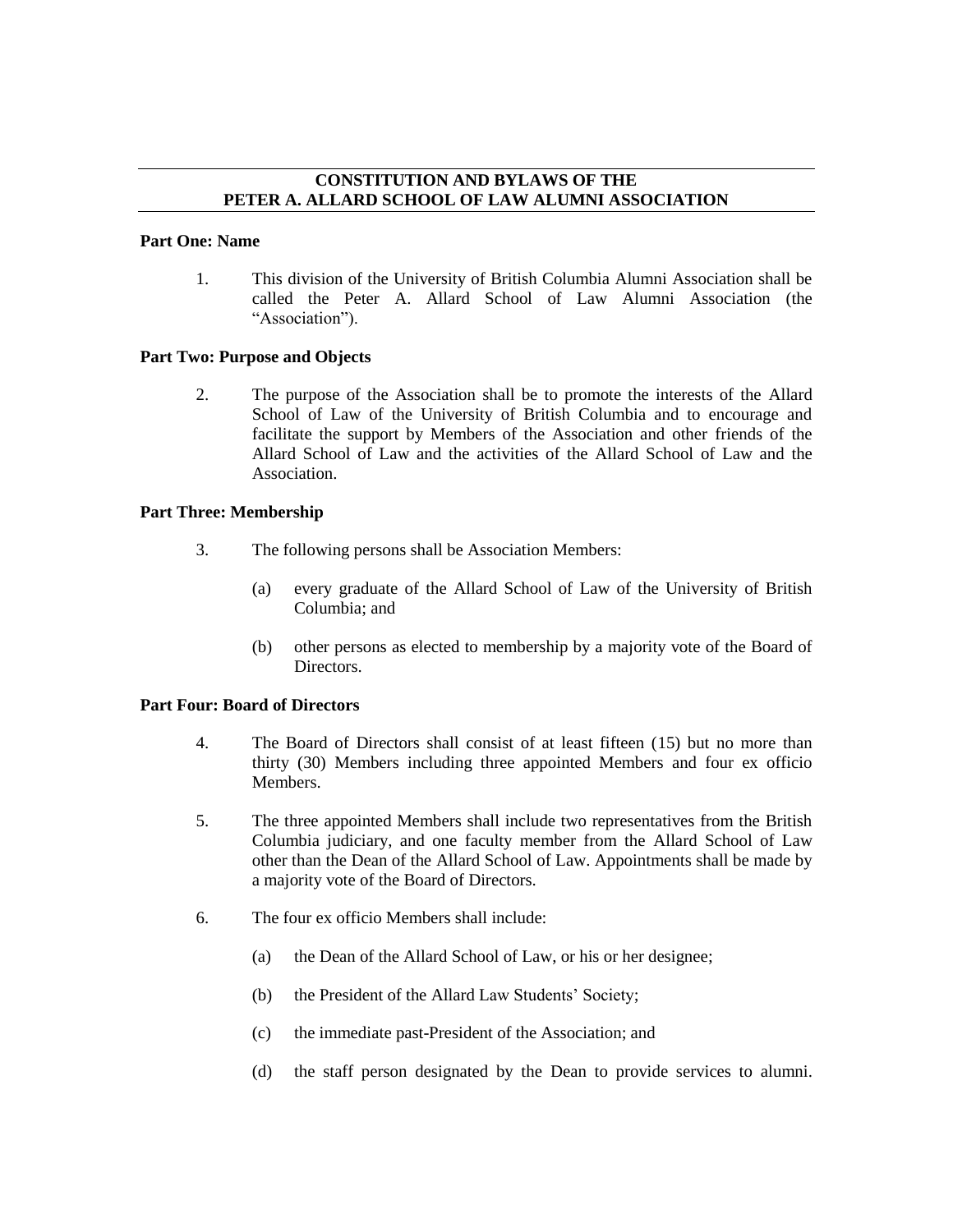- 7. Elections of Members to the Board of Directors are to be held at the Annual General Meeting. Elected Members of the Board shall hold office for renewable terms of three (3) years.
- 8. The Board of Directors may, by majority vote, appoint interim members of the Board, who shall, during the terms of their respective appointments (which shall be until the next Annual General Meeting of the Association), have all of the rights and obligations of regular members of the Board. The total number of regular and interim Board members cannot exceed thirty (30).
- 9. Quorum at a Board of Directors meeting shall consist of at least eight (8) Members of the Board of Directors.

### **Part Five: Board of Directors' Duties**

- 10. The Board of Directors shall conduct all Association business including the formulation and implementation of Association policies.
- 11. The Board of Directors shall create committees as is deemed necessary. Any committee will have a chair appointed by the President. In performing its duties, the Board of Directors shall receive and comment upon the reports of all committees and those of the officers and appointees performing such duties and tasks as have been assigned to them.
- 12. Any vacancy in an Association office, or in a position on the Board of Directors**,** shall be filled by a Board of Directors' appointee for the unexpired term for the office.

### **Part Six: Officers**

- 13. The Association's officers shall include a President, Vice-President, Secretary and Treasurer. Appointments to these offices shall be made by a majority vote of the Board of Directors.
- 14. When the term of an officer expires, the officer may seek a second term. The Board of Directors, at their first meeting (held immediately following the Annual General Meeting), shall elect an officer to a vacant office.
- 15. The office of President shall have a term of three years. No person shall be President for more than six (6) consecutive years unless approved by a unanimous resolution of the Board of Directors.
- 16. There shall be no restriction on the length of time a Member may serve as Vice-President, Secretary or Treasurer.
- 17. At the discretion of the Board of Directors, the offices of Secretary and Treasurer may be combined into one office of Secretary-Treasurer.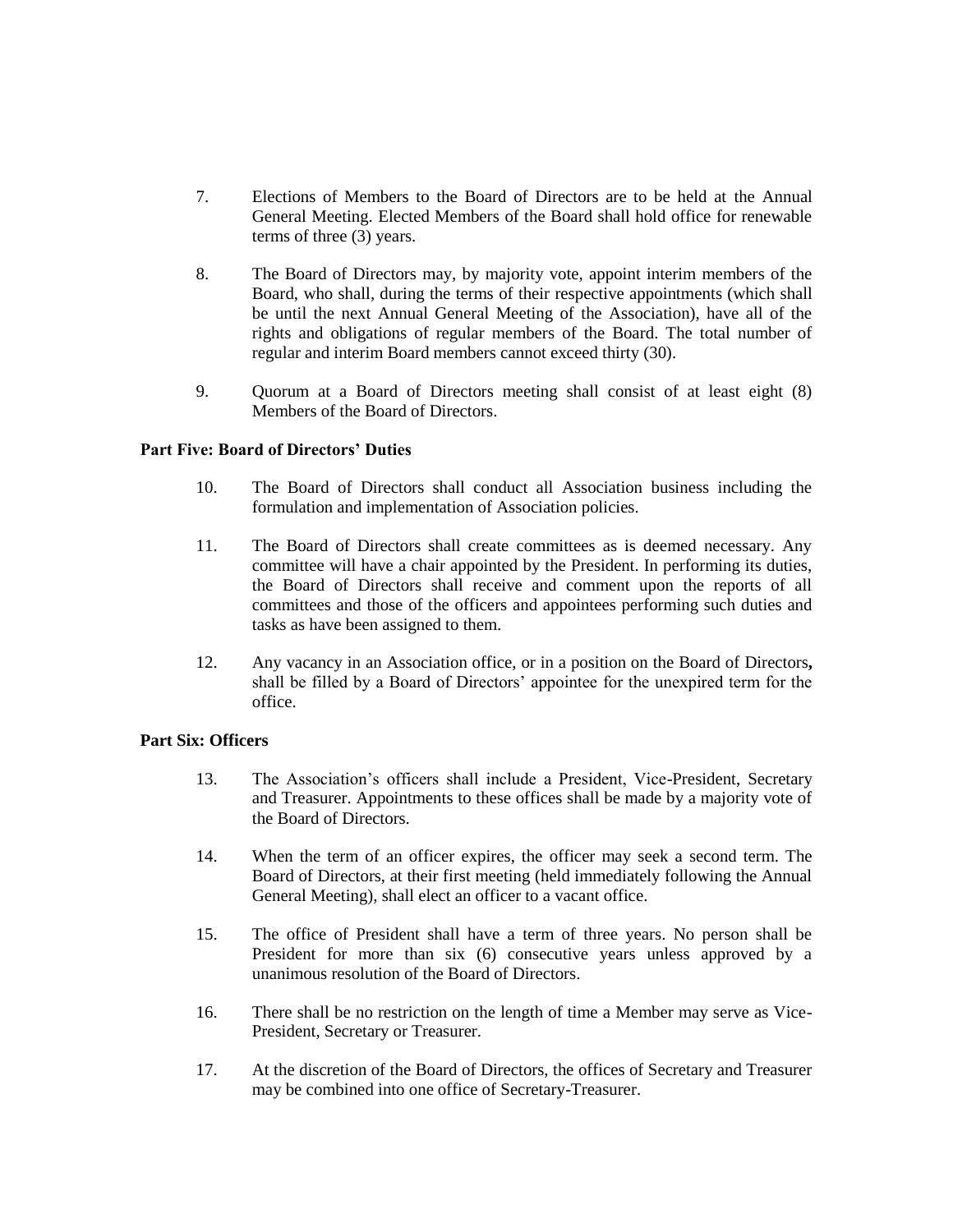### **Part Six: Officer Duties**

- 18. The President shall be the chief executive officer for the Association and shall:
	- (a) preside at all Board of Directors' meetings;
	- (b) vote only in the case of a tie;
	- (c) ensure the Association acts within its purposes and objects;
	- (d) be an ex officio member of all committees;
	- (e) supervise other officers in the execution of their duties;
	- (f) supervise the conduct of all Association business;
	- (g) present a report of the Association activities at Annual General Meetings of the Association; and
	- (h) undertake such other duties as may be required by this office.
- 19. The Vice-President shall:
	- (a) assist in the discharge of the President's duties;
	- (b) replace the President should the President be unable to fulfil the term of office; and
	- (c) undertake such other duties as may be required by the Board of Directors.
- 20. The Secretary shall:
	- (a) conduct Association correspondence;
	- (b) issue notices of Association meetings including:
		- (i) Annual General Meetings;
		- (ii) Extraordinary General Meetings; and
		- (iii) any other meeting, including special events or events promoted or sponsored in part by the Association.
	- (c) keep minutes of any meeting and distribute minutes to Members; and
	- (d) retain custody of all records, documents, seals or other Association property as required by the Board of Directors.